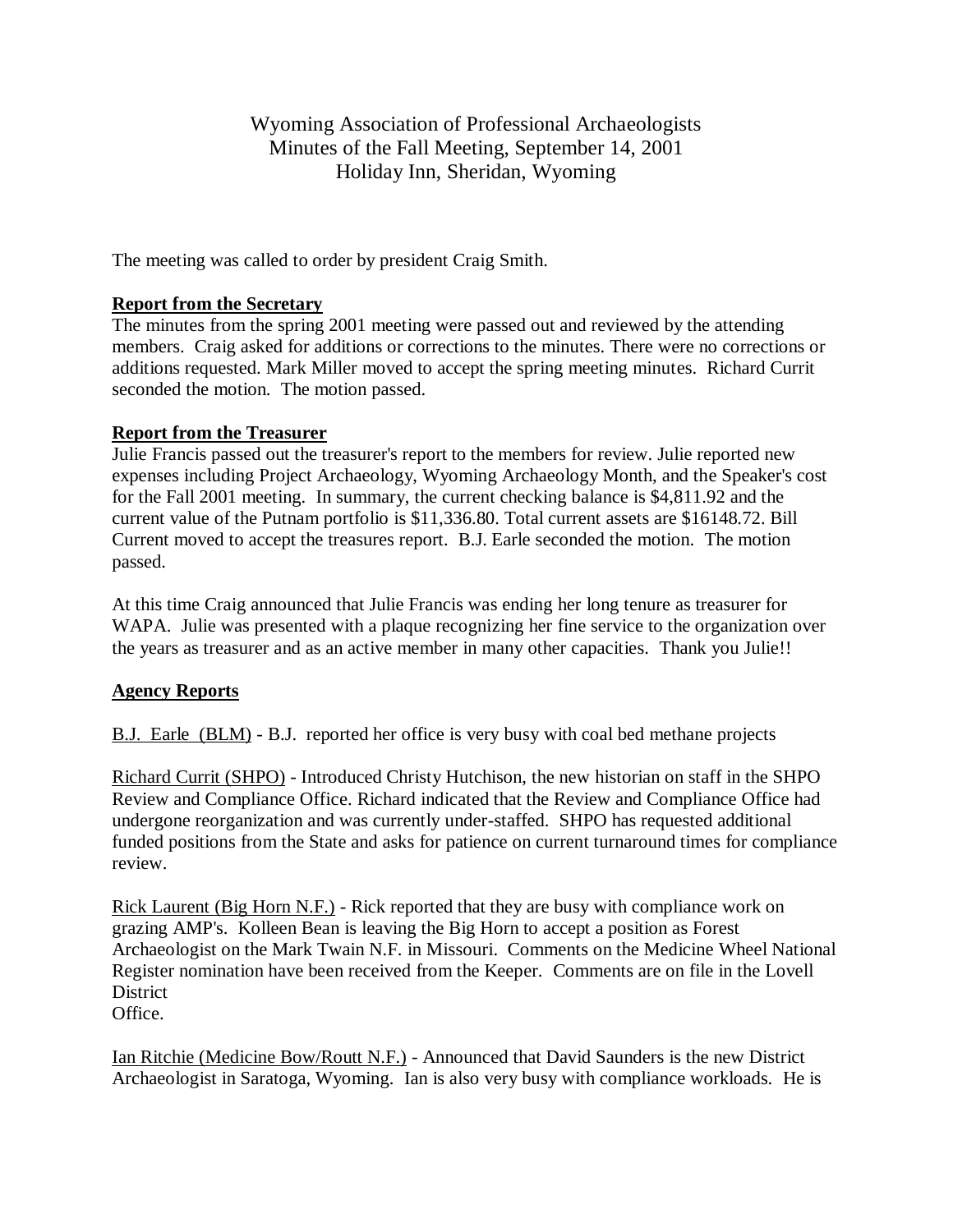having a difficult time finding seasonal crews and suggested looking for ways to develop partnerships with the University of Wyoming or other institutions to obtain seasonal crews.

Dave McKee (Black Hills N.F.) - The Black Hills is still working on the effects of the Elk Mountain wild fire incident (25,000 acres). The archaeologists from the Forest and Alice Tratebas from the BLM Newcastle office have worked as part of the Burn Area Emergency Rehabilitation (BAER) Team and have requested emergency funds to document fire damage and conduct stabilization projects on cultural resources impacted by the fire.

Julie Francis (WY-DOT) - Julie announced that test excavations were being conducted on the Hulett-to-Aladdin road corridor. Work in Sybille Canyon was nearly complete and the report was in preparation. Data recovery efforts are also underway on the I-80 corridor. Last but not least, Julie announced that a cannon had been purchased for Fort Phil Kearney.

Mark Miller (Wyoming State Archaeologist) - Mark reported on the Dr. Danny Walker's project at Devil's Gate this summer. The multi-component site yielded valuable archaeological data. A large number of volunteers participated in this successful project under the direction of Dr. Walker.

# **Old Business**

Wyoming History Day - Karen Kempton has been coordinating efforts for WAPA on Wyoming History Day. Karen sent out the criteria for archaeology entries to the School Districts. During a general discussion members voiced support for continued WAPA participation in this event. The History Day competition will be held in the spring at a yet to be determined location. When the date and location of the event have been set, WAPA will request a volunteer to judge any archaeology related entries.

Wyoming Archaeology Month - Judy Wolf provided an update on activities. Judy brought posters and T-shirts for sale and distribution. The sale of T-shirts helps pay for many other Wyoming Archaeology Month activities. A field trip is scheduled for Saturday morning with Dr. George Frison to visit a number of sites in the vicinity. Judy also announced the lecture by Dr. Frison scheduled for 7:30 p.m. on Saturday evening. The Frison lecture has been advertised locally on radio and print media.

Digital Photo Standards - No new news or reports from the standing committee on this issue. Dr. Mark Miller suggested that staff from the State Archives could be asked to give a presentation on their response and advice regarding digital images at the next WAPA meeting. It was also suggested that Mary Hopkins and the standing WAPA committee on digital images make presentations at the spring business meeting.

State Site Form - Judy Wolf announced that final revisions have been completed for all portions of the form except the Architecture section. Target date for completion of revisions including the handbook is next spring in time for field season. Questions concerning the revision effort may be directed to Mary Hopkins.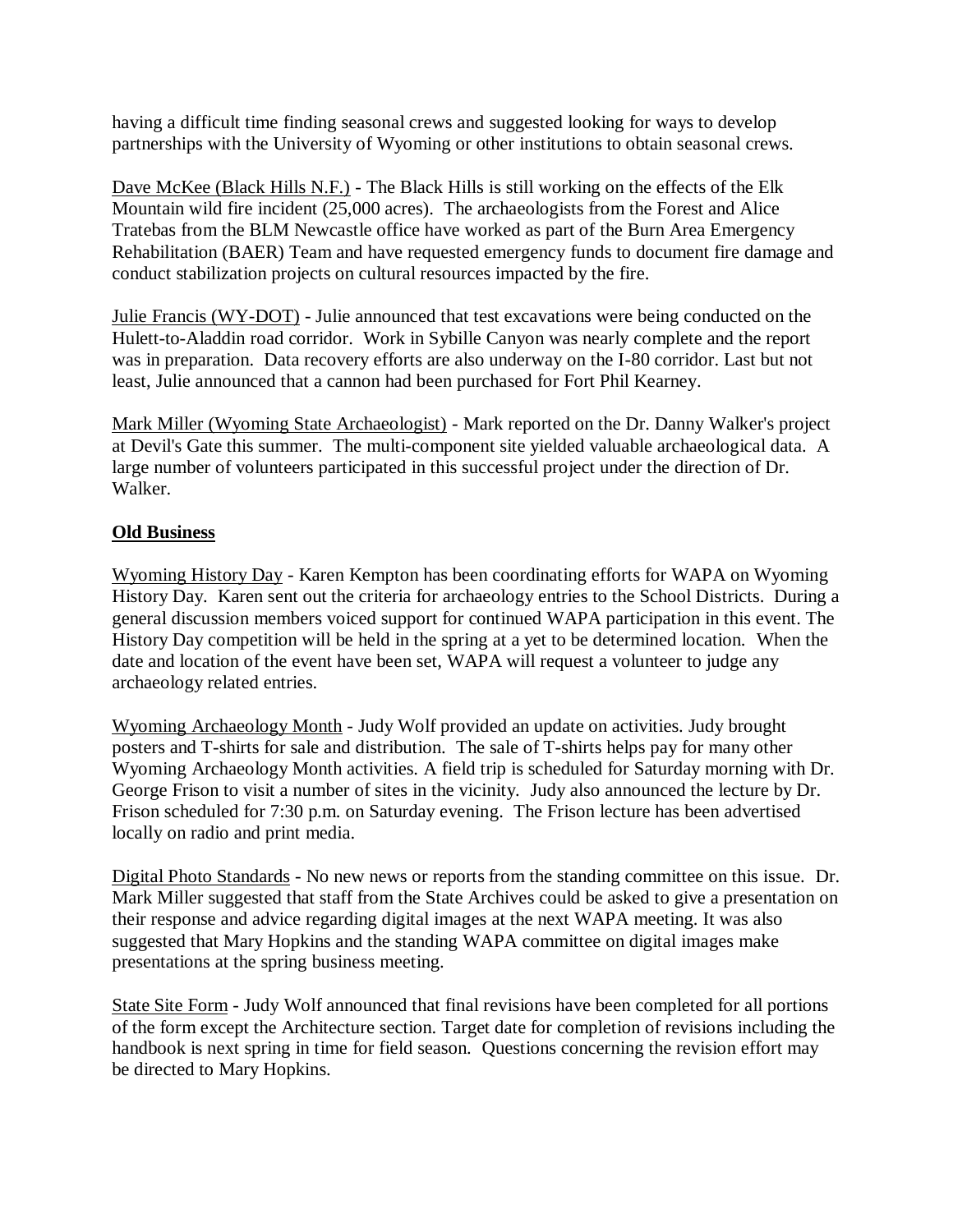### **New Business**

Election of new members - Applications for new memberships were reviewed. The applications were approved and new members include: Christi Hutchison, Kierson Crume, Scott Phillips, Susan Chandler, Rand Greubel, Jon Horn, Alan Reed, Mike Peterson, Jacquelin St. Clair.

Election of new officers - new officers for the coming term are Bill Current, President; Sandy Meyers, Vice President; Ranel Capron, Secretary; Tom Larson, Treasurer; Judy Wolf and Dave McKee, Members At Large.

Bill Current took the Chair and presided over the remainder of the meeting.

University of Wyoming Curation Facility - Dr. Mark Miller presented an update on the curation facility. Collections manager Judy Brown is currently attending a curation workshop in Virginia. Mark has presented a request for an additional curation staff position. Mark has also submitted a grant proposal to the Humanities Council for funding to complete the "Backlog" of inventory work at the facility. Mark announced that there would be an increase in curation fees. The increase will be as a lump sum box fee and not as a separate processing fee. Fee increase will be announced in the near future. The current facility is filled to 80% capacity. Mark feels there is a chance that the University of Wyoming could decommission the building that currently houses the curation facility and the Cultural Records Office in the not to distant future. If, so new facilities for curation and the records office will be needed. Stay tuned for further developments.

Historic trails management - Judy Wolf was asked to provide an update on the latest guidance of National Historic trails. As background, Judy indicated that the BLM has issued interim guidance with regard to management of trails and potential adverse effects particularly with reference visual resource management. Judy handed out the draft BLM guidance for historic trails. Judy encouraged WAPA members to review the interim guidance. Comments and questions may be directed to Tim Nowak, BLM.

WAPA Newsletter - Craig Smith indicated that there has been difficulty in obtaining information for the newsletter. In the past two newsletters were produced each year but currently there is not enough information to warrant two publications a year. Craig asked for a discussion on the newsletter and he asked for help in soliciting information from the field for the newsletter. A general discussion ensued with support for continuation of the newsletter. There was also general support for continuing the newsletter in hard copy format rather than as an electronic form. It was suggested that one newsletter be produced each year. Julie Francis suggested that a call for information could be sent out in January with publication of the newsletter in early spring. An electronic list server could be used to gather information. Richard Currit suggested that abstracts from current or completed projects could be posted on the list server as well. Craig suggested that membership lists could be posted here as well.

The membership of WAPA would like to express thanks to Mary Hopkins and Eric Ingbar for their work on the list server.